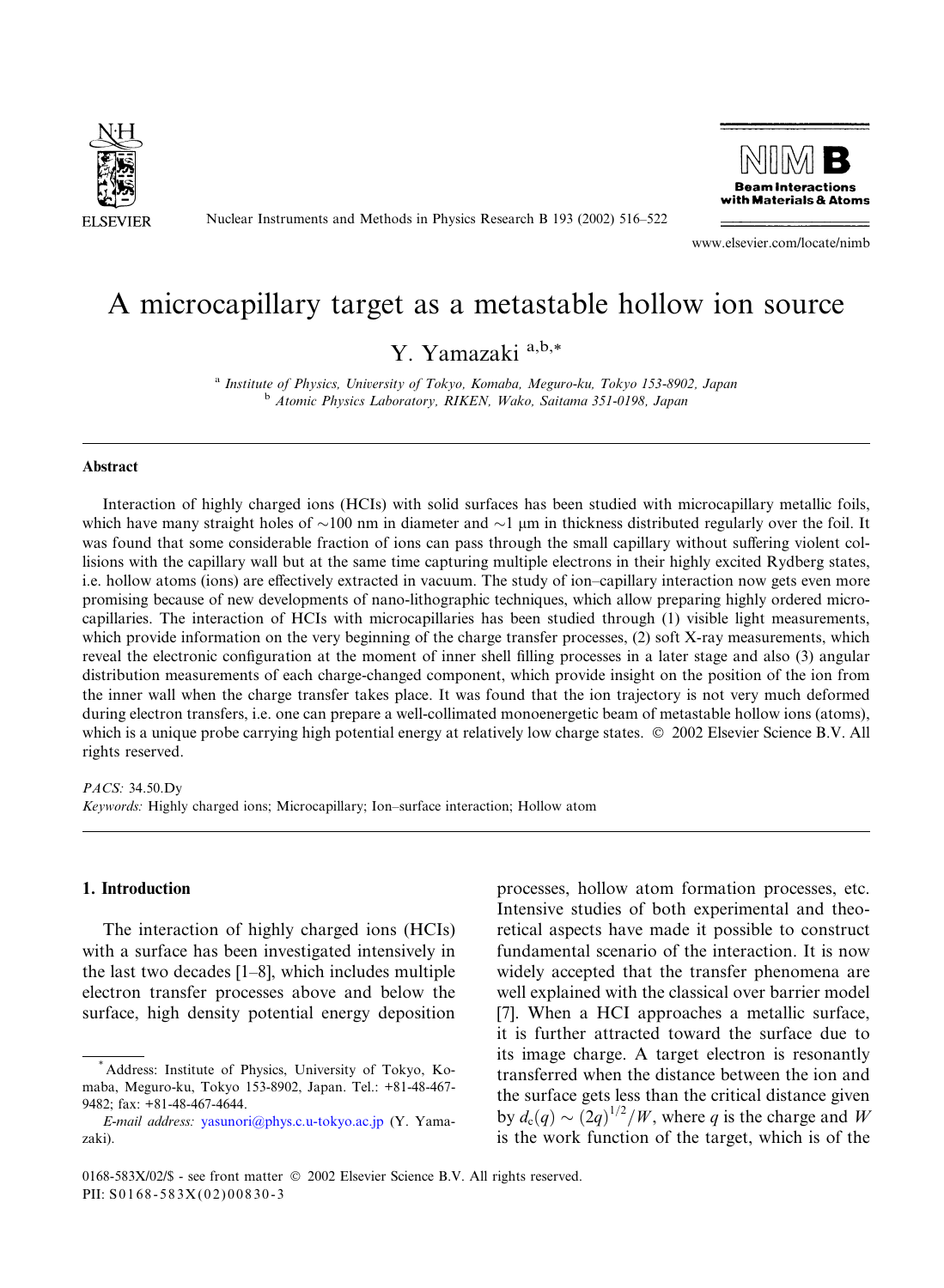order of nm for a typical metal  $(W \sim 4-5$  eV). Such a resonant charge transfer lasts successively till the incident ion is more or less neutralized, i.e. the neutralized ion so produced has many inner shell holes, which is called a hollow atom (ion) of the first generation  $(HA1)$  because of this peculiar structure. It is noted that HA1 above the surface is in a nonstationary state forming a molecular orbital with the target, which may more suitably be called a ''dynamic hollow molecule'' [9]. As can be easily imagined, the HA1 was quite difficult to be produced experimentally until slow HCIs become available, and at the same time has been and still now is quite a challenge to theoretically handle such states. Because the image charge successively accelerates the ion toward the surface until it is neutralized, the HA1 inevitably hits the surface violently. Under a typical experimental condition, the time for the HA1 to exist is very limited  $(\sim 10^{-14} - 10^{-13}$  s). If the ion has deep hole(s), the hole(s) can still survive below the surface although quite a short time and then collapse. Such a hollow atom (ion) below the surface is referred to as a hollow atom of the second generation (HA2). Because of this short living time before the collapse, the intrinsic nature of HA1 can only be studied when it is extracted and isolated in vacuum. It is noted again that the HA1 is primarily formed via a resonant process, i.e. the HA1 and HA2 keep more or less the initial potential energy of the HCI, which is abruptly released and deposited into a very limited volume of the target during the collapse of HA2.

At least, three principal problems are still left unsolved on the HCI–surface interactions, which are the intrinsic nature of the HA1, the response of atoms/molecules near the target surface during HA1 formation [10,11], and the response of the target during the collapse of HA2 [12]. The present article discusses primarily the first problem, the nature of HA1 employing ion-microcapillary technique, which allows to extract HA1 in vacuum and accordingly allows to study the intrinsic nature of isolated hollow atoms (ions).

#### 2. HCI–microcapillary interaction

To study the HA1 formation process and the intrinsic nature of HA1 avoiding collapse against the solid surface, we have been using a microcapillary foil [13,14], a slice of a bundle of thin straight straws, in which HCIs are shot [9,15,16]. Fig. 1(a) shows three different ''fates'' of HCIs in the



Fig. 1. (a) A schematic drawing of the interaction of HCI and microcapillary and (b) a SEM image of a highly ordered  $A_2O_3$  microcapillary [14].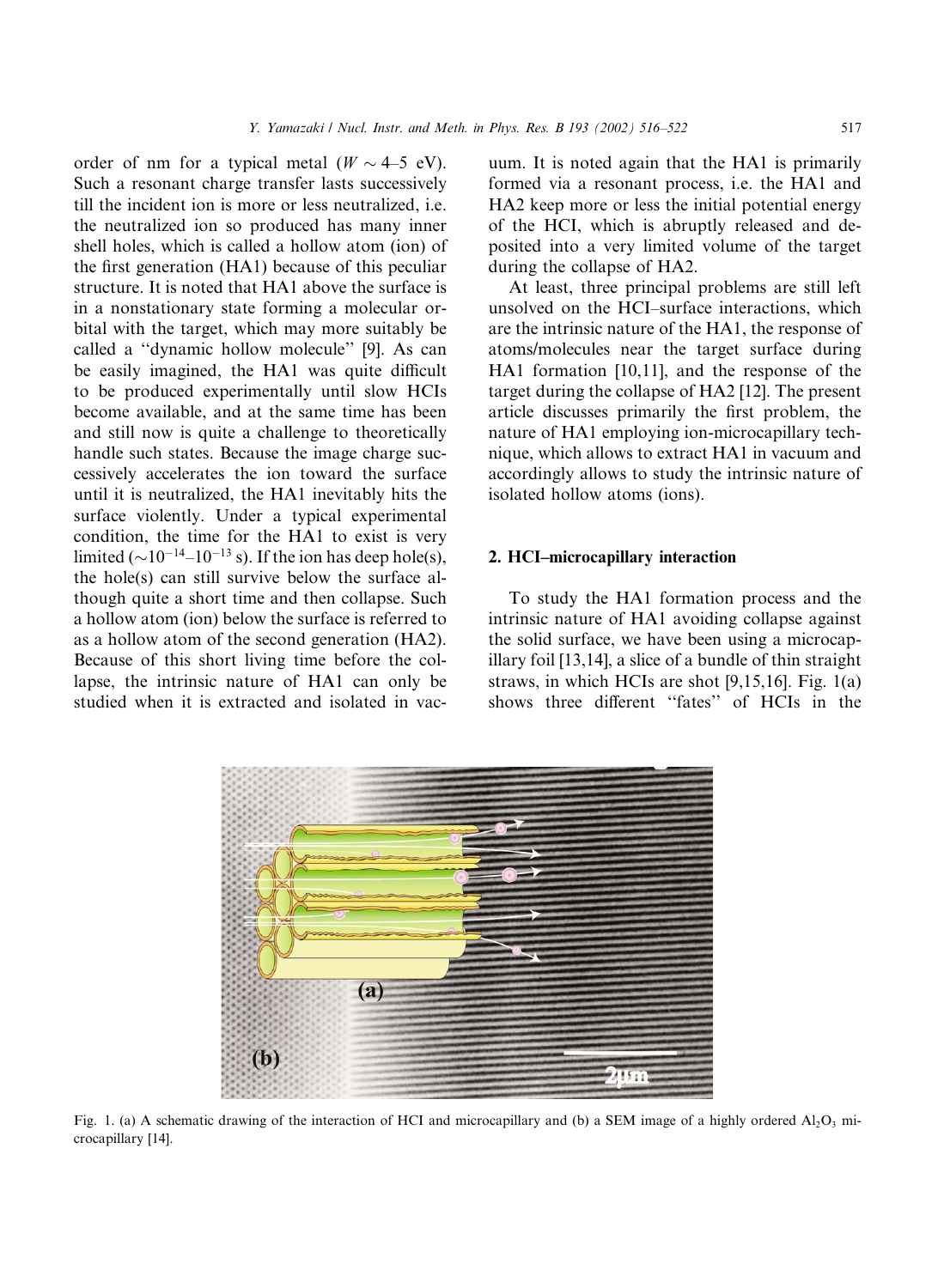capillary depending on their incident positions in the capillary, i.e.  $(1)$  when the distance of the HCI to the inner wall is always larger than the critical distance,  $d_c$ , the HCI passes through the capillary keeping its initial charge state,  $(2)$  when the distance is shorter than  $d_c$ , HA1 is formed and then hits the inner wall and collapses, (3) if, however, HA1 is formed near the exit of the capillary, it can escape into the vacuum. Accordingly, the ratio of the charge-changed particles out of all the transmitted particles, f, can be crudely estimated neglecting the influence of the image force as

$$
f \sim 2\pi a d_{c}(q)/\pi a^{2} = 2^{3/2} q^{1/2}/aW, \qquad (1)
$$

where  $a$  is the radius of the capillary. Considering that the second charge transfer takes place at  $d_c(q-1) \sim (2(q-1))^{1/2}/W$ , the charge state distribution at the exit of the capillary,  $f_e(q)$ , may be given approximately by

$$
f_e(q) \sim 2^{3/2} [q^{1/2} - (q-1)^{1/2}] / aW
$$
  
= 
$$
2^{3/2} / [(q^{1/2} + (q-1)^{1/2}) aW].
$$
 (2)

The final charge state distribution,  $f_f(q)$ , which is modified from  $f_e(q)$  due to Auger cascading processes, can be obtained by sophisticated theoretical simulations  $[17,18]$ . Eq.  $(2)$  indicates that the charge state distribution is a monotonically decreasing function of q.

The principal quantum number  $n_c$ , in which electron is captured is approximately given by

$$
n_{\rm c} \sim q(2W(1+(q/8)^{1/2}))^{-1/2}.
$$
 (3)

For HCIs having not very large  $q$  (i.e.  $(q/8)^{1/2} \sim 1$ ),  $n_c \sim q$  for a metalic target having a typical work function of  $\sim$ 4–5 eV. Considering that  $d_c$  is of the order of nm, Eq. (1) shows that a capillary of 100 nm in diameter can yield a charge transfer fraction of  $\sim$ 1%.

Masuda and Fukuda [13] had invented a very sophisticated nano-lithographic technique, which allows fabricating a highly ordered microcapillary foil of Ni and Au. Fig.  $1(b)$  shows a SEM image of an example of the highly order microcapillary made of  $Al_2O_3$ , which has a multitude of straight holes of  $\sim$ 50 nm in diameter. It has honeycomb structure with  $\sim$ 300 nm interval.



Fig. 2. The charges state distribution of 5 keV/q  $Xe^{6+}$  transmitted through a Ni microcapillary [22].

The solid circle in Fig. 2 shows  $f_f(q)$  for 5 keV/q  $Xe^{6+}$  transmitted through a highly ordered Ni capillary foil. It is noted that the charge state distribution observed here is quite different from that reported for specularly reflected HCIs [19,20] and foil transmitted ions [21]. For example, in the case of glancing scattering of 3.75 keV/u  $O^{8+}$  at an Au(110) surface,  $\sim 90\%$  of the reflected ions are neutralized, and then the fraction decreases drastically as the exit charge gets larger [19]. It has been found that the U-shape (or "smile") distribution observed here is universal to all the ions and charge states measured  $(3 < q < 13)$  [22], which is not in accord with the monotonic decrease expected from Eq.  $(2)$  shown by solid triangles in Fig. 2. A key process to bridge this discrepancy is autoionization. The transferred electrons are in highly excited states, and a considerable fraction of them autoionize, which results in reducing the fraction of lower charge state components and increasing the fraction of higher charge state components. As is referred above, Tokesi et al. [17,18] have performed elaborate computer simulations and successfully reproduced the charge state distribution, which is shown by the solid square in Fig. 2.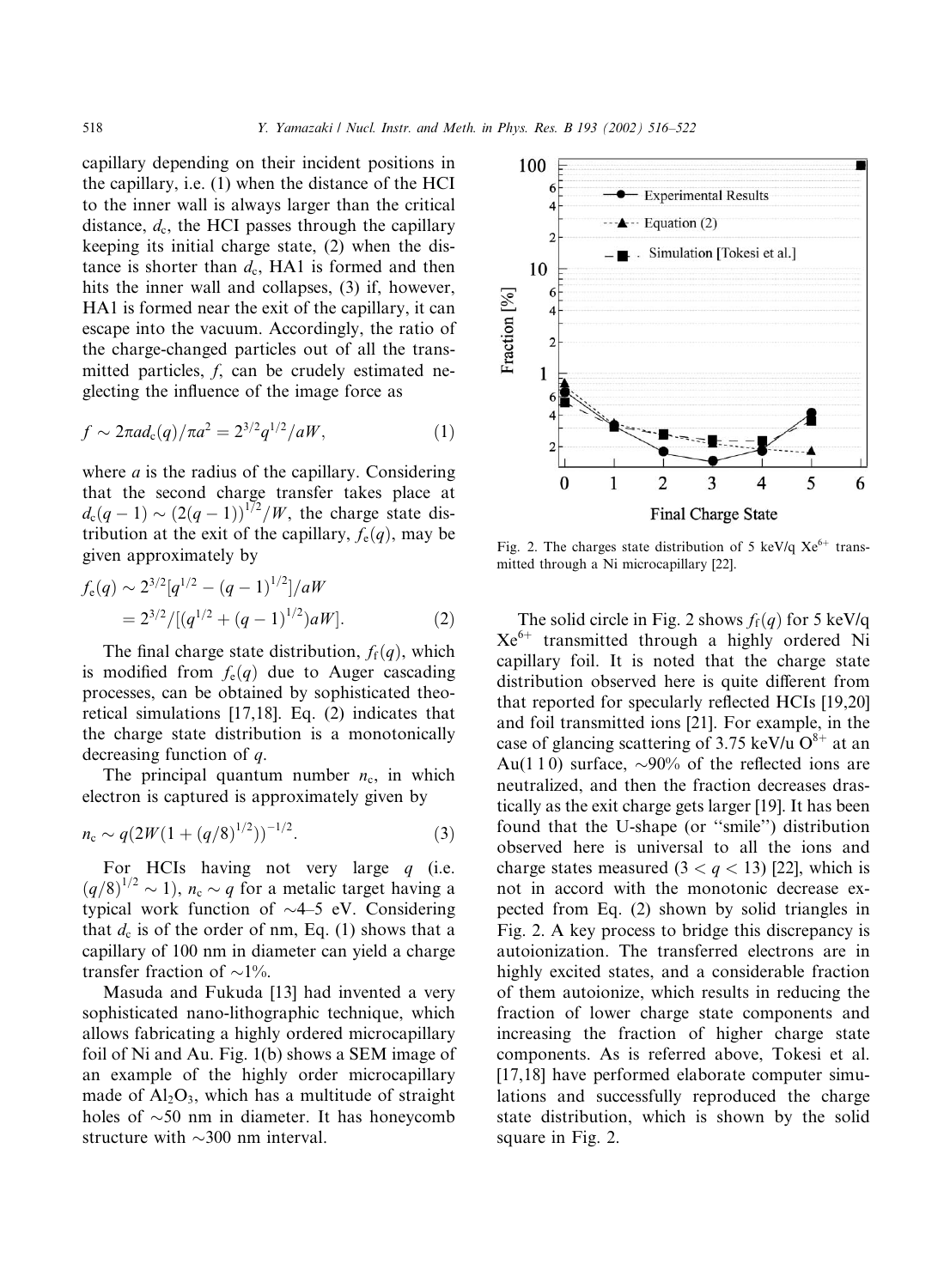#### 3. Initial state population

In order to investigate the very beginning of HA1 formation process, visible light spectroscopy has been introduced [23,24]. The transition energy  $\Delta\varepsilon(\Delta n)$  of an ion with core charge q capturing an electron into a principal quantum number  $n_c$  is approximately given by

$$
\Delta\varepsilon(\Delta n) \sim -q^2/2n_c^2 + q^2/2(n_c - \Delta n)^2
$$
  
 
$$
\sim q^2 \Delta n/n_c^3 \sim \Delta n/q,
$$
 (4)

where  $\Delta n$  is the difference of the principal quantum number before and after the transition, and  $n_c \sim q$ is used. Eq.  $(4)$  indicates that visible light is emitted when the incident charge state of the HCI is around 10 for  $\Delta n = 1$  transitions. Fig. 3 shows spectra observed when 2 keV/u  $Ar^{q+}$  (q = 6–11) ions transmitted through a Ni capillary [24]. Most of the strong lines have been successfully attributed to  $\Delta n = 1$  transitions of ions captured one electron in the capillary. The numbers in the parentheses,  $(n, n - 1)$ , are the initial and final principal quantum numbers so identified, and the thin solid lines connect a series of transitions having the same initial and final principal quantum numbers for different core charge states. It is seen that strong lines were observed at  $n \sim q + 1$  for all the incident charge states studied (for example,  $n = 10$ ) for  $q = 9$  and  $n = 8$  for  $q = 7$ ).

In order to get quantitative information on the initial state distribution, the spectra were measured with higher resolution so that transitions belonging to different angular momentum quantum number states are distinguished. It was found that major transition lines belong to  $l = n - 1$  and  $l = n - 2$  states for 2 keV/u Ar<sup>7+</sup> ions transmitted through a Ni capillary. A cascade analysis revealed that for both  $l = n - 1$  and  $l = n - 2$  cases,  $n = 8$ and  $n = 9$  states were very strongly populated [23], i.e. the distribution width of the principal quantum number of the initial states is quite narrow. Eq. (3) predicts that  $n_c \sim 8.3$ , showing that the average number of the distribution is quite well reproduced with the COB model.

Fig. 3 also shows that transitions with the same wavelengths are observed at two different charge states (e.g. the transitions identified as  $(10, 9)$  for

 $10\,$  $\mathbf{0}$ 40 30 q=6 20  $10$  $\bf{0}$  $\Box$ 15  $\Box$ 500 nm blaze  $\Box$  $\overline{a}$  $10$  $\circ$  $\circ$ **POD** 300 nm blaze  $\Box$ 5  $\bf{0}$  $\frac{1}{500}$  600 700 800  $300 - 400$  $200$  $900$ Wavelength (nm)

Fig. 3. Visible light spectra for 2 keV/u Ar<sup>q+</sup> (q = 6–11) ions transmitted through a Ni microcapillary [24].

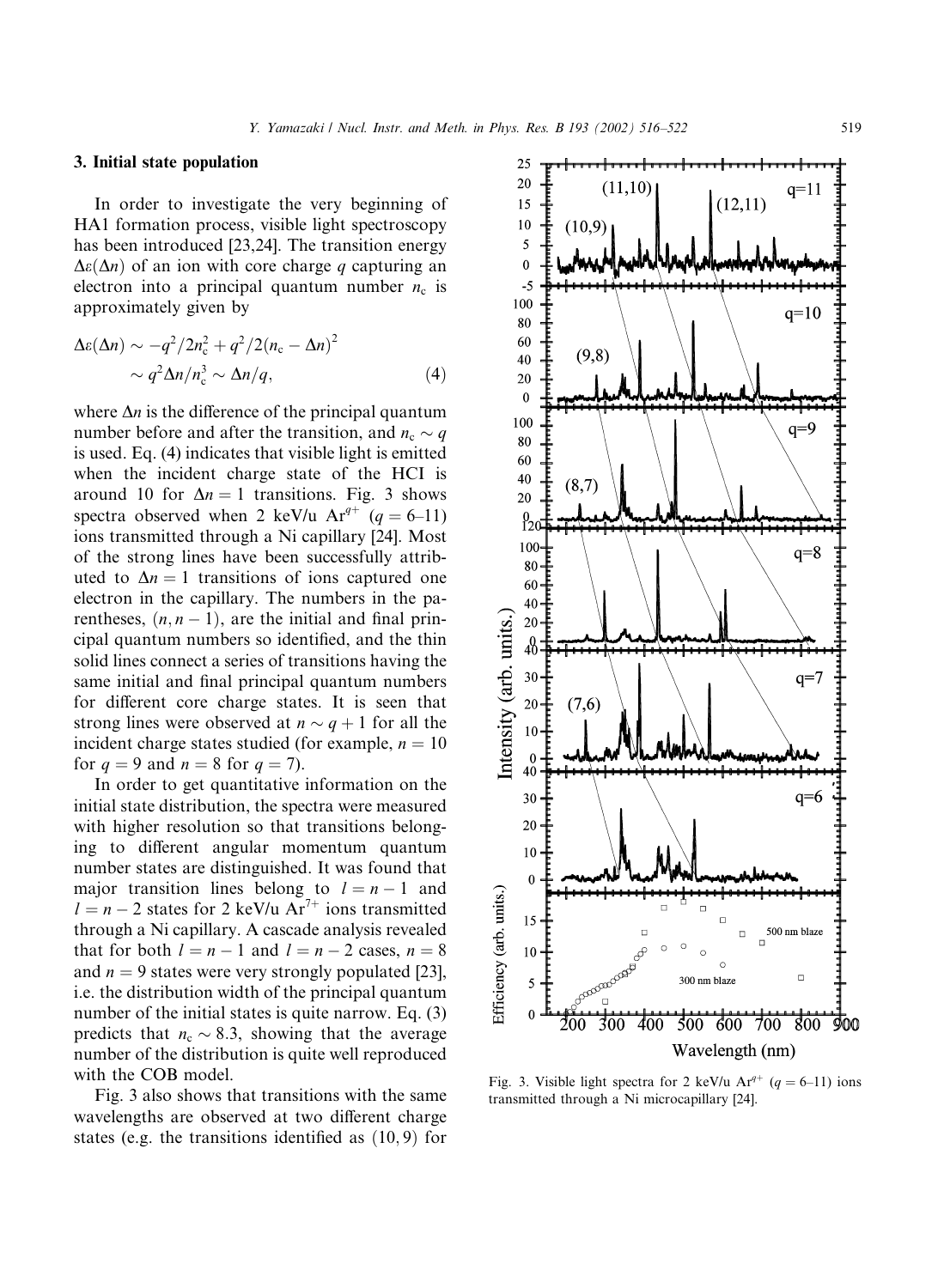$q = 9$  is also clearly seen for  $q = 10$ ). The broadband structure around 350 and 450 nm are observed for all the spectra and are attributed to transitions from sputtered Ni atoms, indicating that the inner wall of the capillary is somewhat sputter-cleaned continuously during the experiments.

#### 4. Inner shell vacancy filling process

Soft X-rays emitted from ions transmitted through the capillary have been measured to study the inner shell filling processes [9,15,16]. In contrast to the visible light emission, which probes the early stage of the HA1 evolving freely in vacuum, X-rays probe rather later stage of the HA1. Fig.  $4(a)$  shows the energy spectra of X-rays measured with a  $Si(Li)$  detector in coincidence with exiting charge states  $q_f = 3$ , 4 and 5 for 2.1 keV/u N<sup>6+</sup> ions transmitted through a Ni capillary [9]. As a reference, an X-ray spectrum observed when HCIs with the same energy hit an flat aluminum plate is shown in the lower part of Fig. 4(a). Although the energy resolution of the Si(Li) detector is not good enough to identify individual core configurations, the peak energies for the capillary transmitted ions are almost the same with each other and are about 30 eV higher than that for the flat Al target, which indicates that the number of L-shell electrons at the moment of X-ray emission is small and does not depend very much on  $q_f$ . Fig. 4(b) shows the decay curve of the X-ray intensities integrated over the energy range shown in Fig. 4(a), which tells that the lifetimes of the N K-shell hole are  $\sim$ ns depending only weakly on the exit charge states, which are several orders of magnitudes longer than a typical lifetime of N K-shell vacancy. The observation that the K-shell vacancy is fairly stabilized and the L-shell is not much filled indicates that the spins of K- and L-shell electrons are aligned and accordingly the K-shell filling process is strongly suppressed [9]. Another important observation is the large production ratio of the stabilized states, which are seen from the coincidence yields ( $\sim 8\%$ ,  $\sim 4\%$ ,  $\sim 1\%$  and  $\sim 0.5\%$  for 2, 3, 4 and 5 electron systems, respectively). In the case of 3 keV/u  $Ar^{13+}$  transmitted through a Ni capillary, L-shell lifetimes much longer than 10 ns have been observed [16].

In order to identify the electronic configurations involved in the K-shell filling process with better accuracy, a grating soft X-ray spectrometer combined with a  $LN_2$  cooled CCD was developed [25]. Major core configurations during K X-ray emission were found to be  $1s2p<sup>1</sup>p$ ,  $1s2p<sup>3</sup>p$  and  $1s2s2p<sup>4</sup>p$  states in the case of 5 keV/u Ne<sup>9+</sup>



Fig. 4. (a) Energy spectra of N X-rays for 2.1 keV/u  $N^{6+}$  ions transmitted through a Ni microcapillary in coincidence with exitting charge state of 5  $(\triangle)$ , 4  $(\triangle)$  and 3  $(\square)$ . (b) The delayed X-ray yields normalized per one N ion.  $q_f = 5 (\triangle)$ , 4  $(\triangle)$ , 3  $(\square)$  and 2  $(\triangle)$  [9].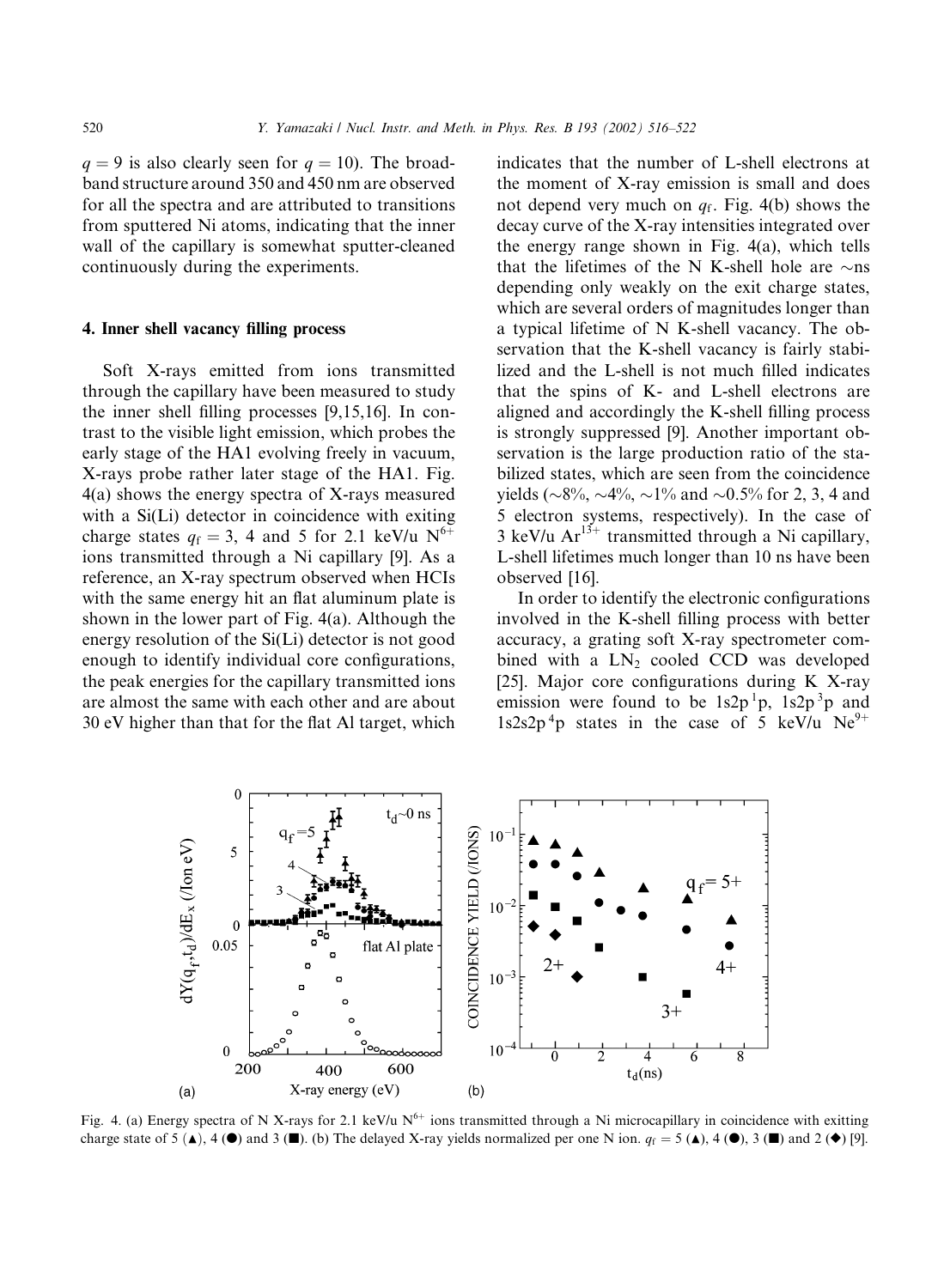

Fig. 5. K X-ray spectrum measured downstream of the target for 2.3 keV/u  $15N^{7+}$  transmitted through a Ni microcapillary foil [26].

transmitted through a Ni capillary [16]. Fig. 5 shows an example of such high resolution X-ray spectra for 2.3 keV/u  $15N^{7+}$  transmitted through a highly ordered Ni capillary [26]. np–1s transitions with  $n$  as high as 8 were identified together with  $1s2p<sup>1</sup>P-1s<sup>2</sup>$  and  $2p<sup>2</sup>-1s2p$  transitions. Considering that the principal quantum number of the initially populated states is  $n \sim q + 1$  as discussed in Section 3, the observed 8p–1s transition is a transition filling K-shell hole directly from the initially populated state, indicating that even very small angular momentum states are also somewhat populated at least for bare HCIs.

Developments of a superconducting tunnel junction (STJ) X-ray detector are in progress. The energy resolution of the STJ detector is as high as that of the grating spectrometer discussed above and at the same time it delivers timing information, i.e. the STJ detector has the advantage of both the  $Si(Li)$  detector and the grating spectrometer combined with the CCD detector [27].



Fig. 6. Scattering angular distribution of 6 keV  $Xe^{6+}$  transmitted through a Ni capillary [22].